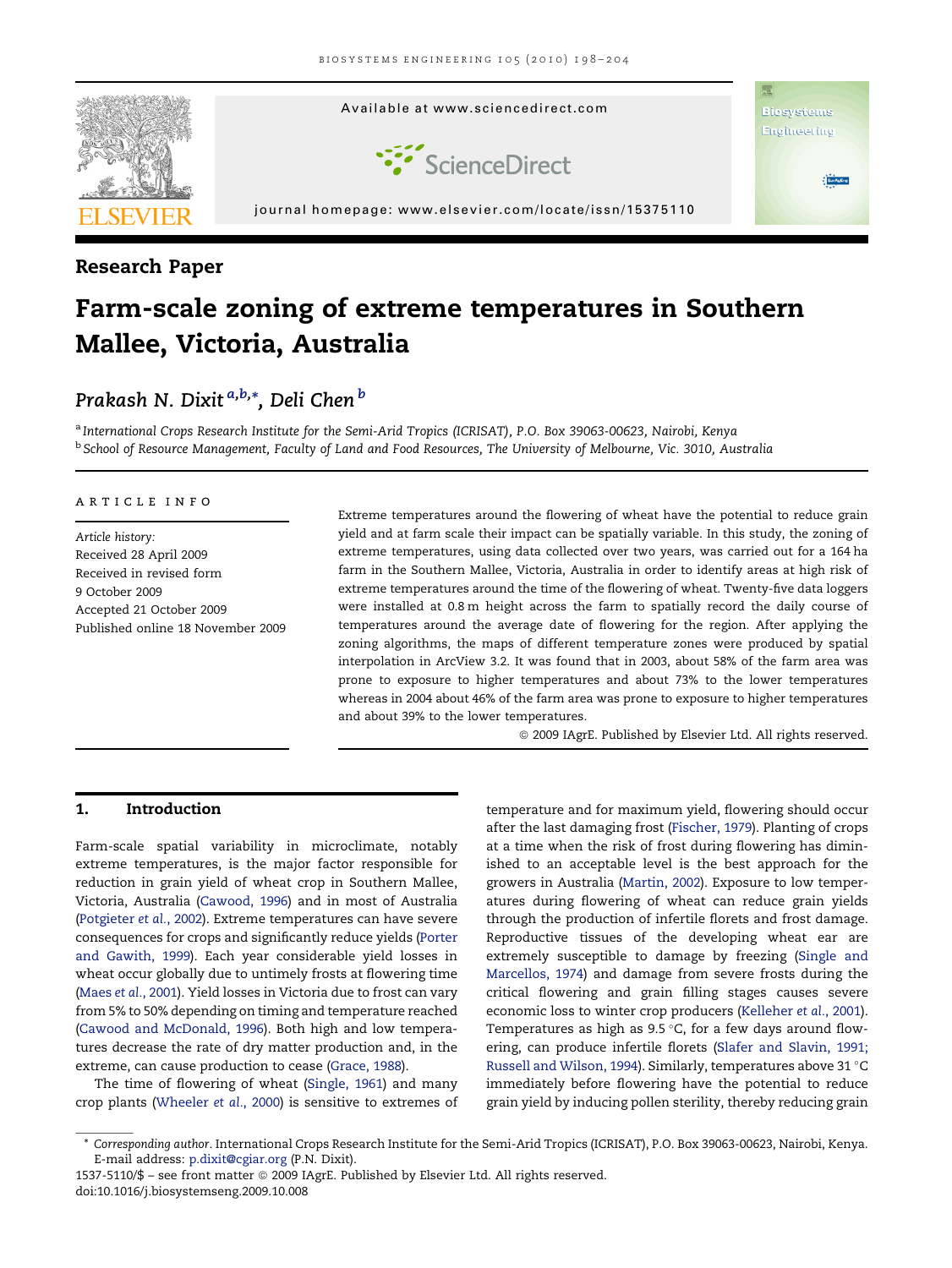| Nomenclature<br>$^{\circ}C$<br>%<br>$\sigma$<br>$avqMx_i$<br>avgMn <sub>i</sub><br>cv<br>ha<br>k | degree Celsius<br>percent<br>standard deviation<br>$\theta$ a <sub>1</sub> and $\theta$ a <sub>2</sub> threshold value for avgMx <sub>i</sub> and avgMn <sub>i</sub> (°C)<br>$\theta$ b <sub>1</sub> and $\theta$ b <sub>2</sub> threshold value for cvMx <sub>i</sub> and cvMn <sub>i</sub><br>average maximum temperature at i data<br>logger $(^\circ C)$<br>average minimum temperature at i data<br>logger $(^\circ C)$<br>coefficient of variation<br>hectare<br>data logger point<br>kilo | Мn<br>Mx<br>$\boldsymbol{n}$<br>$sd_{diff}$<br>sdMn <sub>i</sub><br>$sdMx_i$<br>$T_{diff}$<br>Tmax<br>Tmin | daily minimum temperature $(^\circ C)$<br>daily maximum temperature $(°C)$<br>number of days<br>difference from threshold values for standard<br>deviation $(^{\circ}C)$<br>standard deviation of minimum temperature at i<br>data logger $(°C)$<br>standard deviation of maximum temperature at i<br>data logger $(°C)$<br>day of measurement<br>difference from threshold values for temperature<br>$(^{\circ}C)$<br>maximum temperature $(°C)$<br>minimum temperature $(°C)$ |
|--------------------------------------------------------------------------------------------------|--------------------------------------------------------------------------------------------------------------------------------------------------------------------------------------------------------------------------------------------------------------------------------------------------------------------------------------------------------------------------------------------------------------------------------------------------------------------------------------------------|------------------------------------------------------------------------------------------------------------|---------------------------------------------------------------------------------------------------------------------------------------------------------------------------------------------------------------------------------------------------------------------------------------------------------------------------------------------------------------------------------------------------------------------------------------------------------------------------------|
| km                                                                                               | kilometre                                                                                                                                                                                                                                                                                                                                                                                                                                                                                        | $X_i$                                                                                                      | temperature at logger location $i$ ( $\degree$ C)                                                                                                                                                                                                                                                                                                                                                                                                                               |

| numbers (Wheeler et al., 1996). Brief episodes of hot temper-    |
|------------------------------------------------------------------|
| atures at the time of flowering can reduce the potential         |
| number of seeds or grains that subsequently contribute to the    |
| crop yield (Wheeler et al., 2000). Wheat is vulnerable to high   |
| temperature during its most reproductive stages (Nicolas et al., |
| 1984; Wardlaw et al., 1989; Tashiro and Wardlaw, 1990a,b), and   |
| kernel number, kernel weight, or both can be diminished          |
| (Gibson and Paulsen, 1999).                                      |

At farm scale, the combination of local variations in elevation, aspect and slope cause variations in temperature and frost incidence in the landscape [\(Kelleher](#page-5-0) et al., 2001) even with little variation in topographic relief [\(Kalma, 1984](#page-5-0)). Differences in elevation of only 1 m can allow cold-air drainage down slopes and the formation of the frost pockets. The coldest temperatures are generally associated with the low-lying areas and studies show that temperature variations have a distinct relation to the atmospheric circulation [\(Tveito,](#page-6-0) [2002](#page-6-0)). Aspect is associated with differences in relative radiation load, while relative slope position is associated with airflow effects such as cold-air drainage [\(Lookingbill and](#page-5-0) [Urban, 2003\)](#page-5-0). [Hocevar and Martsolf \(1971\)](#page-5-0) related the occurrence of minimum temperatures to elevation in the landscape during frosty nights. They reported that the minimum temperatures in complex terrain are influenced by the temperature of the well mixed air stream, measured on an exposed hilltop, and effects controlled by the terrain such as katabatic flows and stagnation of cold air. In many cases elevation alone can explain up to 85% of the spatial variation in minimum temperatures in the landscape on a particular day ([Fitzpatrick and Laughlin, 1981\)](#page-5-0). Air temperature close to the ground is a factor in plant growth ([Hudson and Wack](#page-5-0)[ernagel, 1994\)](#page-5-0) and is extremely variable in space and time, depending on numerous environmental factors such as solar radiation, elevation, aspect, distance from the sea, shape of the valley and presence of water bodies ([Petkov](#page-6-0) et al., 1996).

Thus, the variation in microclimate within the farm can explain variation in grain yield ([Cawood, 1996; Tveito, 2002](#page-5-0)). This study aims to identify different zones of extreme temperatures within the farm which may be treated as separate units to practice different management in order to minimise losses due to crop exposure to extreme temperatures around the time of flowering.

#### 2. Materials and methods

#### 2.1. Study area

The study was conducted in a 164 ha farm (35.78°S, 142.98°E), 25 km north of Birchip in Southern Mallee, Victoria, Australia. The farm has approximately 10 m variation in elevation. Soils are Epihypersodic Hypercalic Calcarosols ([Isbell, 1996\)](#page-5-0). A digital elevation map [\(Fig. 1\)](#page-2-0) of the farm was developed at 10 m  $\times$  10 m resolution using ArcView 3.2 with Spatial Analyst [\(ESRI, 1996\)](#page-5-0) and shows the variation in elevation across the farm.

#### 2.2. Experimental setup

Tinytag temperature data loggers (TG-0050, Gemini Data Loggers (UK) Ltd., Chichester, UK) were used to record temperatures across the farm. These data loggers offer flexibility of recording time and data management as the data can be easily downloaded to a laptop computer in the farm. The Tinytag was contained in a flat snap canister (diameter: 60.2 mm, thickness: 15.3 mm and weight: 26 g) with a hanging tab of 12 mm and a mounting hole of 6 mm diameter to enable it to be mounted on a stand for temperature measurements. The loggers had an internally mounted sensor [Sensor type: 10 k negative temperature coefficient (NTC)-Thermistor (Encapsulated)] with measuring range of  $-30\degree C$  to  $+50\degree C$  and a non-volatile memory of 2 k which stored 1800 data points. The thermistor had an accuracy of  $\pm$ 0.2 °C in the temperature range of 0–50 °C and a resolution 0.25 °C at 0 °C. The data was downloaded by means of a cable connected to a computer using the manufacturer's Gemini Logger Manager (GLM) software.

The data loggers were mounted within a radiation screen that consisted of a Polyvinyl chloride (PVC) pipe of 100 mm diameter, 300 mm in length, and open at both ends with a longitudinal slit of about 30 mm to facilitate air movement and fastened to a 1 m long wooden peg as shown in [Fig. 2.](#page-2-0) The screened loggers were erected at the chosen locations (shown by the black dots in [Fig. 1](#page-2-0)) throughout the farm at a height of 0.8 m to represent crop head height. The locations of the data loggers were chosen according to the elevation across the farm and not in a regular grid. Data loggers were grouped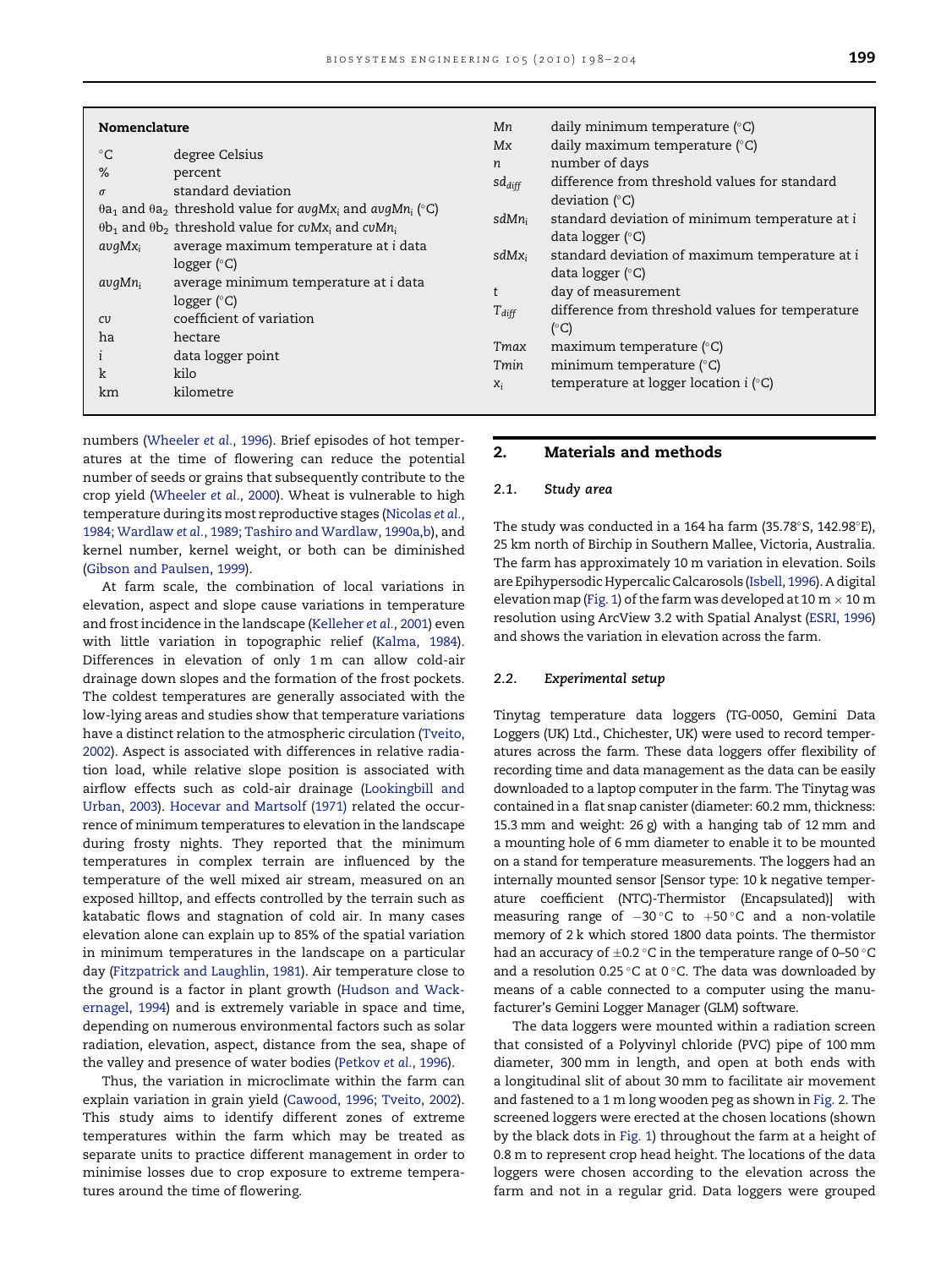<span id="page-2-0"></span>

Fig. 1 – Variation in elevation (m) across the farm.

more closely in areas of high and low elevations to more effectively capture any topographic effect.

#### 2.3. Experiment

Twenty-five data loggers were activated, fixed to the already prepared screens and then erected at different locations in order to record daily course of temperature across the farm during September 2003 and October 2004. No crop was grown in 2003, because the farm was kept fallow to conserve



moisture, but in 2004 a wheat crop was planted which flowered around October, 18. The location of data loggers, in terms of latitude and longitude, were obtained by a NavCom Starfire SF-2040G Global Positioning system (Manufacturer: NavCom Technologies, Torrance, CA, USA) with an accuracy of 0.7 m and the same data loggers were used at each position in both years.

Temperatures were recorded for a total of 49 days at 15-min interval in 2003 and for 35 days at 30-min interval in 2004. During the course of experiment, four data loggers were found to be either broken or displaced from their original positions. Hence, data from only 21 loggers were taken for further analysis.

#### 2.4. Methods

[Blackmore \(2000\), Larscheid and Blackmore \(1996\)](#page-5-0) and [Black](#page-5-0)more et al. [\(2003\)](#page-5-0) conducted research on zoning of a field on the basis of yield map and biomass and described zoning methodology and algorithms in detail. Similar methods were followed in this exercise. Forty nine days maximum and minimum temperature data from 2003 and 35 days data from 2004 were analysed to produce zones of consistently high, variable high, consistently low and variable low temperature zones for maximum and minimum temperatures in both the years. These data were treated separately as one year the farm had crop and the other it did not.

Average maximum and minimum temperatures, standard deviation from mean and coefficient of variation were calculated at each location for both years by applying the following algorithms.

The temporal average of maximum and minimum temperatures at any point within the farm ( $avgMx_i$ ,  $avgMn_i$ ) was calculated as

$$
avgMxi = \frac{\sum_{t=1}^{n} Mxit}{n} \quad \text{and} \quad avgMni = \frac{\sum_{t=1}^{n} Mnit}{n}
$$

where Mx, Mn are the daily maximum and minimum temperatures. i is a data logger, t is the day of measurement and n is the number of days considered.

The following equation was used for calculating the standard deviation  $(\sigma)$ .

$$
\sigma = \frac{1}{n} \sqrt{n \left(\sum_{i}^{n} X_i^2\right) - \left(\sum_{i}^{n} X_i\right)^2}
$$

where  $x_i$  is the temperature at logger location i and n is the total number of days.

Coefficient of variation (cv) at a point was calculated as

 $cvMx_i = sdMx_i/avgMx_i$  and  $cvMn_i = sdMn_i/avgMn_i$ 

where sdMx<sub>i</sub> and sdMn<sub>i</sub> are the standard deviations of maximum and minimum temperatures at a point over the period considered.

After calculating these parameters for each location, and applying the variability status criteria ([Table 1\)](#page-3-0), final maps for each year were produced in ArcView 3.2 by means of interpolation by the inverse distance weighting (IDW) method ([ESRI, 2001](#page-5-0)) with a pixel size of 7 m  $\times$  7 m, giving consistently Fig. 2 - Experimental setup in the farm. Thigh, variable high, consistently low and variable low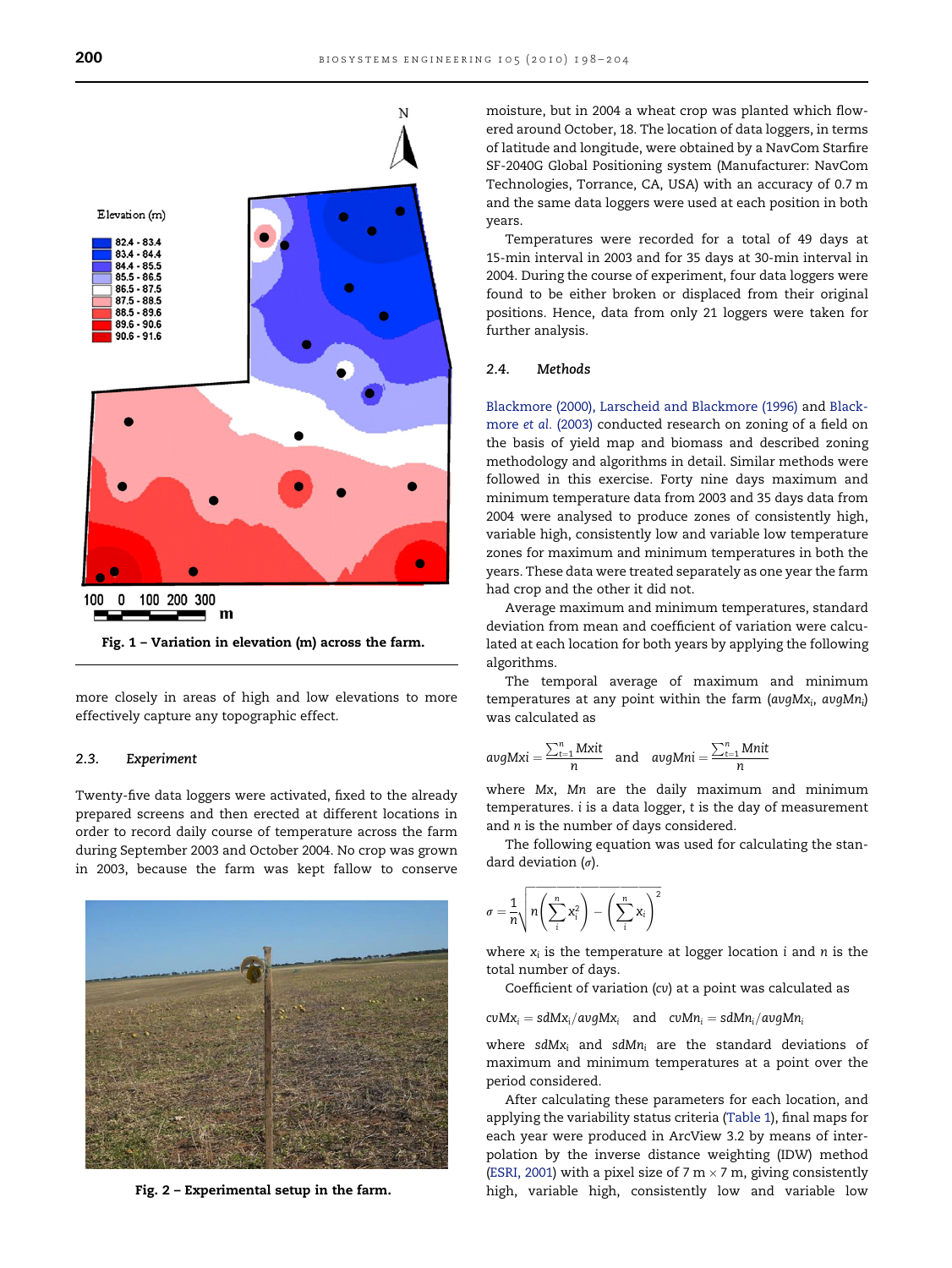<span id="page-3-0"></span>

| Table 1 - Variability status criteria                                                                                                                                                                                                                                                                                                                                           |                                                                                                                                                                                                                                                       |                                                                                                                                                                                                                 |  |  |  |  |  |  |
|---------------------------------------------------------------------------------------------------------------------------------------------------------------------------------------------------------------------------------------------------------------------------------------------------------------------------------------------------------------------------------|-------------------------------------------------------------------------------------------------------------------------------------------------------------------------------------------------------------------------------------------------------|-----------------------------------------------------------------------------------------------------------------------------------------------------------------------------------------------------------------|--|--|--|--|--|--|
| Variability status                                                                                                                                                                                                                                                                                                                                                              | Condition 1                                                                                                                                                                                                                                           | Condition 2                                                                                                                                                                                                     |  |  |  |  |  |  |
| Consistent high temperature<br>Consistent low temperature<br>Variable high temperature                                                                                                                                                                                                                                                                                          | avqMx <sub>i</sub> , avqMn <sub>i</sub> $\geq \theta$ a <sub>1</sub> , $\theta$ a <sub>2</sub><br>$avgMx_i$ , $avgMn_i < \theta a_1$ , $\theta a_2$<br>avqMx <sub>i</sub> , avqMn <sub>i</sub> $\geq \theta$ a <sub>1</sub> , $\theta$ a <sub>2</sub> | cvMx <sub>i</sub> , cvMn <sub>i</sub> $\lt$ $\theta$ b <sub>1</sub> , $\theta$ b <sub>2</sub><br>$c\nu Mx_i$ , $c\nu Mn_i < \theta b_1$ , $\theta b_2$<br>$c\nu Mx_i$ , $c\nu Mn_i > \theta b_1$ , $\theta b_2$ |  |  |  |  |  |  |
| Variable low temperature<br>$c\nu Mx_i$ , $c\nu Mn_i > \theta b_1$ , $\theta b_2$<br>$avgMx_i$ , $avgMn_i < \theta a_1$ , $\theta a_2$<br>$\theta$ a <sub>1</sub> , $\theta$ a <sub>2</sub> are the thresholds for avgMx <sub>i</sub> , avgMn <sub>i</sub> and $\theta$ b <sub>1</sub> , $\theta$ b <sub>2</sub> are the thresholds for cvMx <sub>i</sub> , cvMn <sub>i</sub> . |                                                                                                                                                                                                                                                       |                                                                                                                                                                                                                 |  |  |  |  |  |  |

temperature zones across the farm. The IDW method assumes that data points that are close to one another are more alike than those that are far apart.

The threshold values were taken as the overall average of a particular parameter taking all the data loggers over the number of days considered. For example  $\theta$ a<sub>1</sub> is the 49-day average of maximum temperature of all the data loggers. The values of  $\theta$ a $_1$  and  $\theta$ a $_2$  were 22.42 and 3.79 °C in 2003 and 30.12 and 6.15 °C in 2004 and the values of  $\theta{\sf b}_1$  and  $\theta{\sf b}_2$  were 0.18 and 0.94 in 2003 and 0.20 and 0.52 in 2004, respectively.

#### 3. Results and discussion

The difference between threshold values and the average maximum and minimum temperatures and standard deviation were calculated by subtracting the average value in each zone (based on the number of data loggers in that zone) from the threshold value for that zone for both maximum and minimum temperatures and the standard deviation (Table 2). In 2003, no values were obtained for the variable high temperature zone in the case of minimum temperature; hence there is little of this zone in [Fig. 4](#page-4-0)a. Likewise, in 2004, no values were obtained for variable high and consistently low temperature zones in the case of minimum temperature; hence there is little of this zone in [Fig. 4b](#page-4-0).

The percentage area in each zone was calculated from the ratio of number of pixels lying in that zone to the total pixels in the entire farm. In 2003, about 33.6% of the farm area had consistently high, 24.6% variable high, 22.2% consistently low and 19.5% of the farm area had variable low temperature, respectively ([Fig. 3a](#page-4-0)). This indicates that about 58% of the farm was in zones of consistently high and variable high temperature when the farm was bare. However, in 2004 with the wheat crop in the farm about 19.1% of the farm area had consistently high, 27.2% variable high, 38.4% consistently low and 15.3% of the farm area had variable low maximum temperature, respectively [\(Fig. 3](#page-4-0)b) indicating that about 46% of the farm area encountered the higher temperature. The crop in 2004 may have altered the circulation and mixing of air across the farm and hence a difference between the different zones was observed over the two years.

For the minimum temperature, in the case of no cropping on the farm (in 2003), about 25% of the farm area had consistently high, 2% variable high, 4% consistently low and 69% of the farm area had variable low minimum temperature, respectively [\(Fig. 4](#page-4-0)a) suggesting that about 73% of the farm area could have suffered low temperature or frost damage of crop during the season. However, with wheat crop growing on the farm (in 2004) about 60.4% of the farm area had consistently high, 0.8% variable high, 1.2% consistently low and 37.6% of the farm area had variable low minimum temperature, respectively ([Fig. 4b](#page-4-0)). This indicates that about 39% of the farm could have suffered from frost or low temperature damage during the crop season, contributing to the reduction in grain yield.

When comparing the two years, zones of maximum and minimum temperatures were found to be different, when there was no crop and when there was wheat crop growing on the farm. The north-east corner of the farm had lowest elevation [\(Fig. 1](#page-2-0)) and this corresponded to the low temperature area in both years for both maximum and minimum temperatures. Likewise, the south-west corner of the farm had the highest elevation and it corresponded to the high temperature area in both years for both maximum and minimum temperatures. However, it is important that the experiment with the wheat crop on the farm is extended for a longer period in order to establish consistent zones of extreme temperatures across the farm over a number of years. [Maling \(2002\)](#page-5-0) reported that if an area gives consistently low or consistently high yield and biomass over five or six years, it is

#### Table 2 – Difference between threshold values and the average maximum and minimum temperature and standard deviation in each zone

| Zone                        | Tmax $(^{\circ}C)$ |         |             |         | Tmin $(^\circ C)$ |                   |             |                          |
|-----------------------------|--------------------|---------|-------------|---------|-------------------|-------------------|-------------|--------------------------|
|                             | $T_{diff}$         |         | $sd_{diff}$ |         | $T_{diff}$        |                   | $sd_{diff}$ |                          |
|                             | 2003               | 2004    | 2003        | 2004    | 2003              | 2004              | 2003        | 2004                     |
| Consistent high temperature | 0.32               | 1.38    | $-0.08$     | 0.08    | 0.34              | 0.26              | $-0.11$     | $-0.08$                  |
| Consistent low temperature  | $-0.58$            | $-1.20$ | $-0.24$     | $-0.57$ | $-0.09$           | $\qquad \qquad -$ | $-0.06$     | $\overline{\phantom{0}}$ |
| Variable high temperature   | 0.45               | 2.69    | 0.17        | 1.11    | $\qquad \qquad -$ |                   | -           | -                        |
| Variable low temperature    | $-0.30$            | $-2.04$ | 0.07        | $-0.26$ | $-0.22$           | $-0.37$           | 0.08        | 0.13                     |

Tmax is the maximum temperature, Tmin is the minimum temperature, T<sub>diff</sub> and sd<sub>diff</sub> are the differences from threshold values for temperature and standard deviation.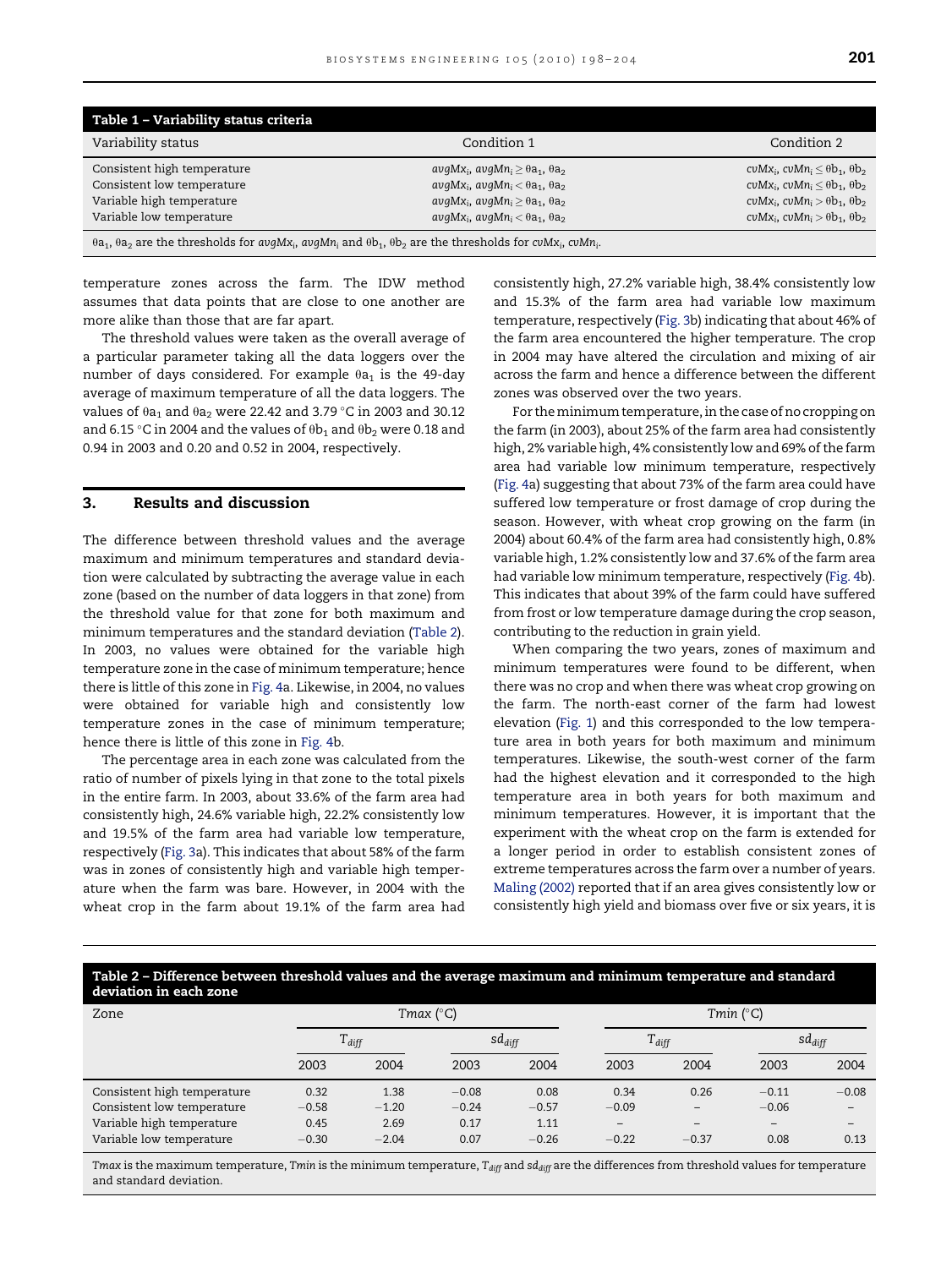<span id="page-4-0"></span>

Fig. 3 – Zones of maximum temperatures in the farm in 2003 (a) and 2004 (b).

fairly safe to assume that the pattern will be duplicated in the next season. This finding may be extended to the studies related to identifying temperature zones and the consistent zones of extreme temperature found over the five years may be treated as separate management units.

The results from 2003 may be applied to the crops which are sensitive to extreme temperatures and have low canopy height e.g., lentil. This study may enable farmers to consider extreme temperature damage of crop and incorporate it in their management practices for better yield achievement and to reduce financial losses. The potential remedies could be the choice of sowing date and variety to minimise the risk of crop exposure to extreme temperatures at the critical crop stage around flowering (Liu et al.[, 2003](#page-5-0)). Less fertiliser application can also be recommended in areas likely to have extreme

temperatures in order to avoid crop damage and financial loss. High nitrogen levels make wheat plants prone to low temperature damage [\(Forbes and Watson, 1992](#page-5-0)). The risk of low temperature damage increases with high plant-N status, which can result from a long pasture phase or large nitrogen application at sowing [\(Heenan and Lewin, 1982](#page-5-0)). Wheat that has had good growing conditions and high nitrogen is more sensitive to frost injury because of its lush growth and high moisture content [\(Warrick and Miller, 1999](#page-6-0)). It has been suggested [\(Anonymous, 2006](#page-5-0)) that the farmers should not encourage crops by using high nitrogen rates on high frostrisk paddocks. Crops with access to high nitrogen tend to sustain more frost damage than crops with a lower nitrogen supply. [Weber](#page-6-0) et al. (2001) and Melaj et al. [\(2003\)](#page-5-0) recommended application of low nitrogen rates in the areas experiencing



Fig. 4 – Zones of minimum temperatures in the farm in 2003 (a) and 2004 (b).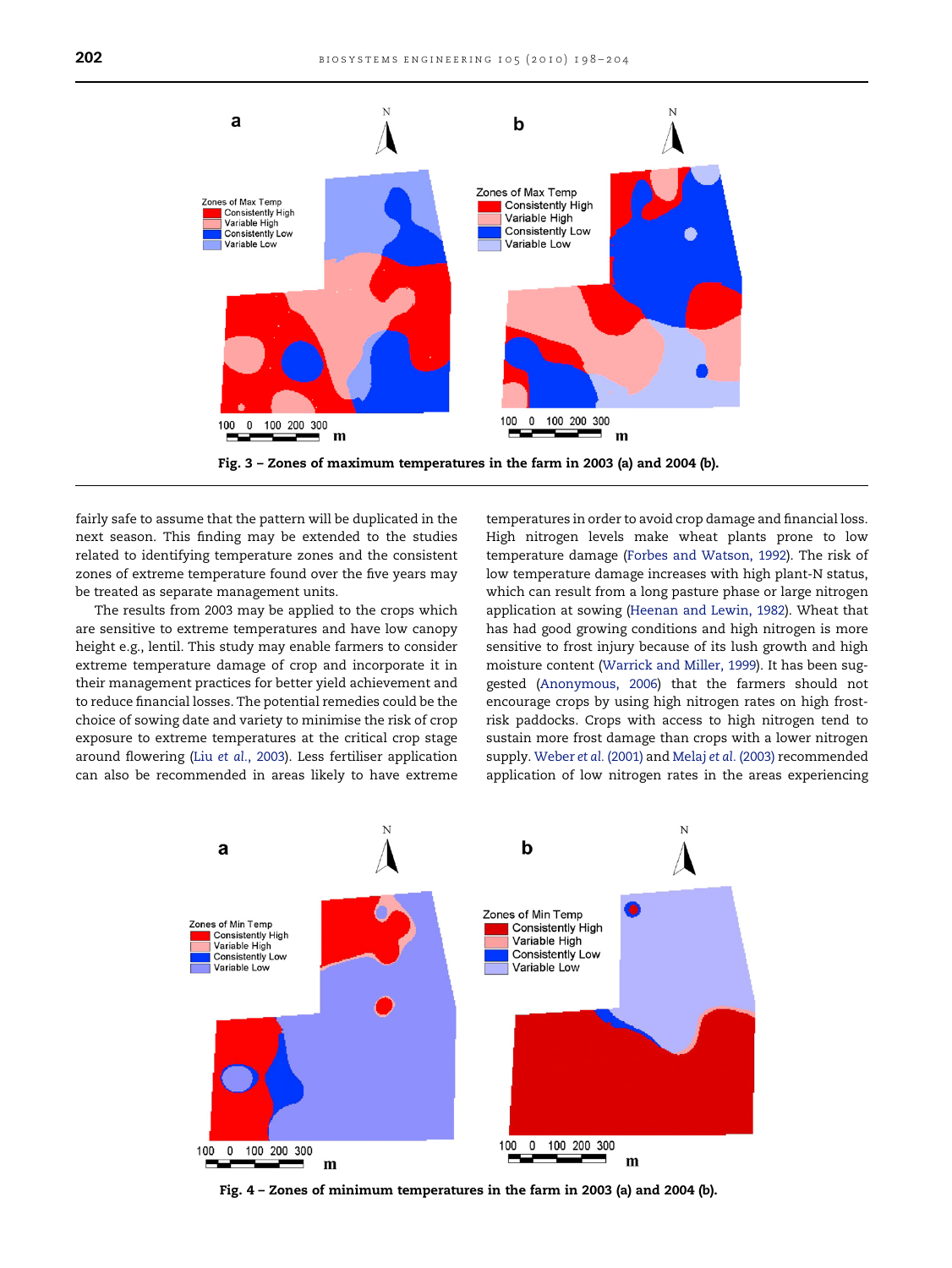<span id="page-5-0"></span>high temperatures because the risk of  $NH<sub>3</sub>$  losses is significantly higher in the high temperature conditions due to low moisture in the soil.

#### 4. Conclusions

Maps of zones of consistently high and low temperatures, such as found in this study, may be used in precision agriculture to create management zones according to their risk of frost and heat stress. The zoning exercise proposed a simple and efficient way to identify different zones of extreme temperatures across the farm by observing the consistency of temperature variation over the time and space. Although the temperatures during the period of observation were not extreme, the information is of value for more extreme conditions to when farmers may seek to minimise crop exposure to extreme temperatures and reduce financial losses by altering management practices. Simulation studies and incorporating zones of extreme temperature into crop models to simulate zonal crop yield may be of more value in this environment and may help to explain spatial variations in grain yield.

#### Acknowledgement

The financial support provided by the University of Melbourne in the form of Melbourne International Research Fee Remission Scholarship and Melbourne International Research Scholarship is greatly acknowledged. The help extended by the Department of Primary Industries, Horsham and Birchip Cropping Group is duly acknowledged. In particular, the author is very grateful to Dr. Daniel Rodriguez and Dr. John Angus for their constructive suggestions.

#### references

- Anonymous (2006). Managing Frost Minimising Damage. Grains Research and Development Corporation, Australia. Available online at: [http://www.grdc.com.au/uploads/documents/frost.](http://www.grdc.com.au/uploads/documents/frost.pdf) [pdf.](http://www.grdc.com.au/uploads/documents/frost.pdf)
- Blackmore S (2000). The interpretation of trends from multiple yield maps. Computer and Electronics in Agriculture, 26, 37–51.
- Blackmore S; Godwin R J; Fountas S (2003). The analysis of spatial and temporal trends in yield map data over six years. Biosystems Engineering, 84, 455–466.
- Cawood R (1996). Thermal environment. In: Climate, Temperature and Crop Production in South-eastern Australia (Cawood R ed). Principles of Sustainable Agriculture, vol. 7, pp. 109–118. Agriculture Victoria, Horsham, Vic., Australia.
- Cawood R; McDonald G (1996). Climate of south-eastern Australia. In: Climate, Temperature and Crop Production in South-eastern Australia (Cawood R ed). Principles of Sustainable Agriculture, vol. 7, pp. 21–33. Agriculture Victoria, Horsham, Vic, Australia.
- ESRI (1996). ArcView GIS: the Geographic Information System for Everyone. ESRI, Redlands, CA, USA. 340 pp.
- ESRI (2001). Using ArcGIS Spatial Analyst. ESRI, Redlands, CA, USA. 230 pp.
- Fischer R A (1979). Growth and water limitation to dryland wheat yield in Australia, a physiological framework. Journal of the Australian Institute of Agricultural Science, 45, 83–94.
- Fitzpatrick E A; Laughlin G P (1981). Topographic and climatic controls of frost hazard in the Goulburn District. In Report Prepared for CSIRO Institute of Earth Resources, pp. 119. Division of Land Use Research, Canberra, Australia.
- Forbes J C; Watson R D (1992). Plants in Agriculture. Cambridge University Press, Cambridge, UK. 355 pp.
- Gibson L R; Paulsen G M (1999). Yield components of wheat grown under high temperature stress during reproductive growth. Crop Science, 39, 1841–1846.
- Grace J (1988). Temperature as a determinant of plant productivity. In: Plants and Temperature (Long S P; Woodward F I eds), pp. 91–107. The Company of Biologists, Cambridge, UK.
- Heenan D P; Lewin L G (1982). Response of Inga rice to nitrogen fertilizer rate and timing in New South Wales. Australian Journal of Experimental Agriculture and Animal Husbandary, 22, 62–66.
- Hocevar A; Martsolf J D (1971). Temperature distribution under radiation frost conditions in a central Pennsylvania valley. Agricultural Meteorology, 8, 371–383.
- Hudson G; Wackernagel H (1994). Mapping temperature using kriging with external drift: theory and an example from Scotland. International Journal of Climatology, 14, 77–91.
- Isbell R F (1996),The Australian Soil Classification, vol. 4, CSIRO, Melbourne. 143 pp.
- Kalma J D (1984). Theory and practice of measuring and estimating air temperature in local climate studies. In: Proceeding of U.N. Univ. Workshop on Need for Climatic and Hydrologic Data in Agriculture in South East Asia, Canberra, Australia. December 1983 (Fitzpatrick E A ed), pp. 105–116.
- Kelleher F M; Rollings N M; Poulton D M; Cornish P S (2001). Temperature variation and frost risk in undulating cropland. In: Proceedings of the 10th Australian Agronomy Conference, 2001, Hobart, Australia.
- Larscheid G; Blackmore B S (1996). Interaction between farm managers and information systems with respect to yield mapping. In Proceedings of the Third International Conference on Precision Agriculture, pp. 1153–1163. ASA, CSSA, SSSA, MN, USA.
- Lookingbill T R; Urban D L (2003). Spatial estimation of air temperature differences for landscape-scale studies in montane environments. Agricultural and Forest Meteorology, 114, 141–151.
- Liu D L; Scott B J; Pradhan U C; Martin P; Cole C (2003). Frost risk in New South Wales wheat belt. In: Proceedings of the 11th Australian Agronomy Conference, Geelong, Australia.

Maes B; Trethowan R M; Reynolds M P; van Ginkel M; Skovmand B (2001). The influence of glume pubescence on spikelet temperature of wheat under freezing conditions. Australian Journal of Plant Physiology, 28, 141–148.

- Maling I (2002). Precision Agriculture Cropping Interpreting the Information? Research Update – Southern Region – 2002 CSBP Futurefarm, WA, Australia.
- Martin P (2002). Frost Has Anything Changed? Farmer Research Update – Southern Region – 2002 NSW Agriculture, Wagga Wagga, NSW, Australia.
- Melaj M A; Echeverria H E; Lopez S C; Studdert G; Andrade F; Barbaro N O (2003). Timing of nitrogen fertilization in wheat under conventional and no-tillage system. Agronomy Journal, 95, 1525–1531.
- Nicolas M E; Gleadow R M; Dalling M J (1984). Effects of drought and high temperature on grain growth in wheat. Australian Journal of Plant Physiology, 11, 553–566.